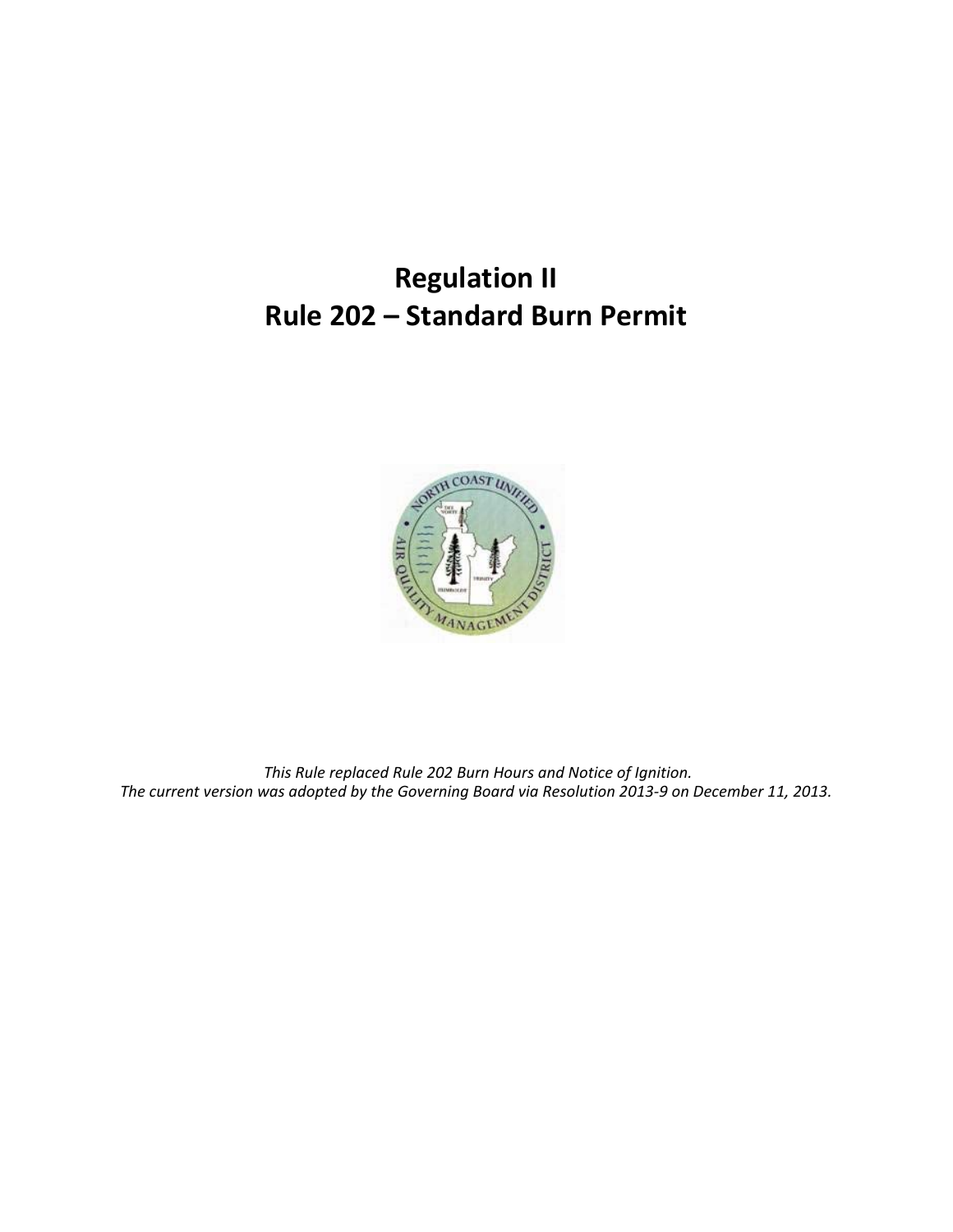# **Rule 202 – Standard Burn Permit**

## TABLE OF CONTENTS

#### A. APPLICABILITY

#### B. APPLICATION

- 1. Content
- C. REVIEW and DECISION

#### D. PERMIT CONTENTS, GENERAL CONDITIONS

- 1. Locations
- 2. Content
- 3. Term
- 4. Permit Possession and Display

#### E. FEES

- 1. Fee Waiver
- 2. Application Content
- 3. Review and Decision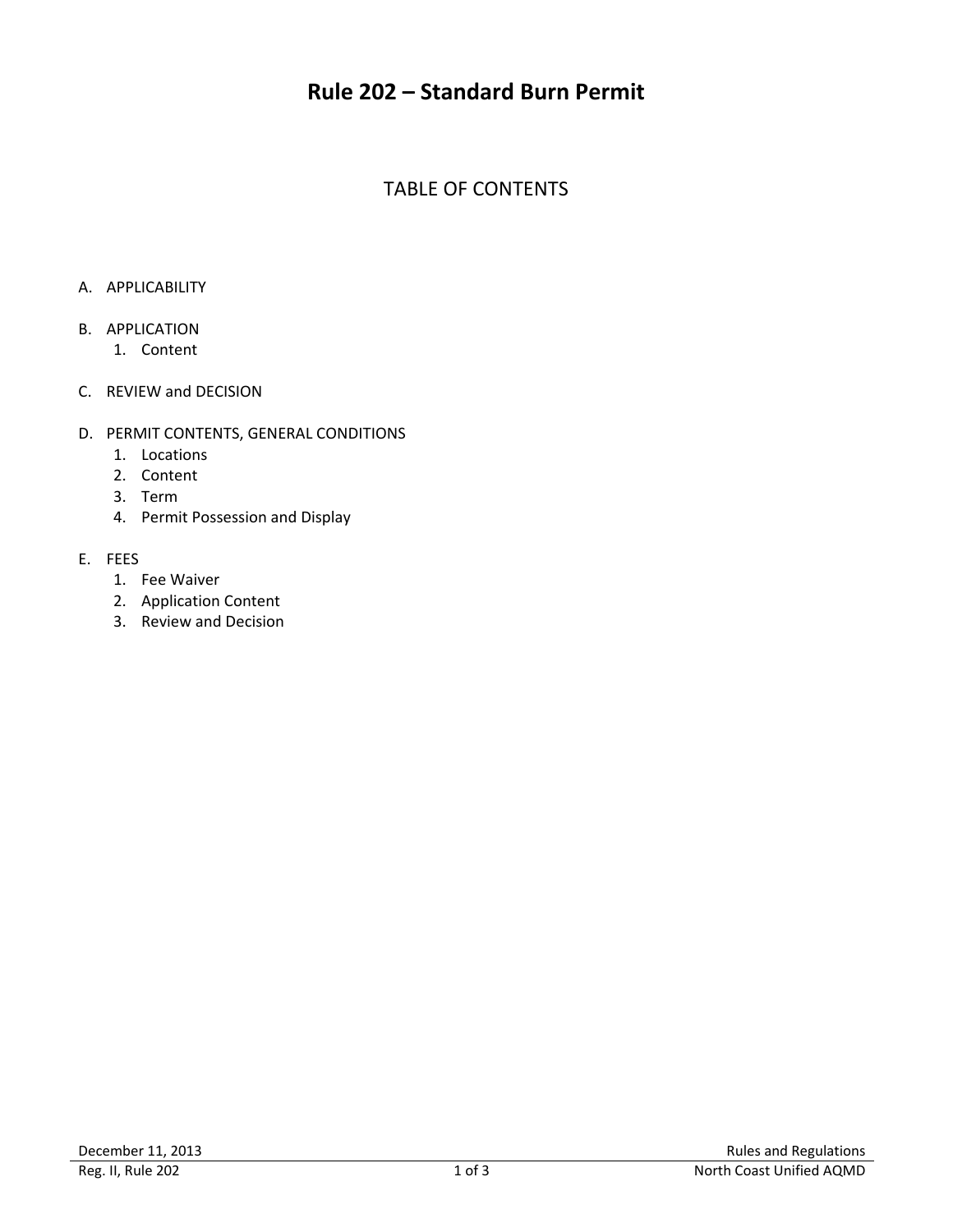#### A. **APPLICABILITY**

A *Standard Burn Permit* is required for all open outdoor burning conducted at a single or two family residence. Approved Materials must be arranged in single pile that is no larger than four feet in diameter.

#### B. **APPLICATION**

Every person seeking to obtain a *Standard Burn Permit* shall supply the District with the following information using District approved forms.

- 1. **Content**: For the burn site address or location;
	- a. Responsible party for the proposed burn, mailing address and phone number;
	- b. Property owner, mailing address and phone number;
	- c. Identification and description of the type of material proposed to be burned;
	- d. Acknowledgement by written signature of the responsible party that the authorized Permittee understands the prohibition against the burning of prohibited materials, the requirement for burning only on permissive Burn Days, and the other conditions set out in the Standard Burn Permit; and
	- e. Statement certifying that the information provided by the responsible party is true and correct, and that they have permission from the property owner to conduct burning.

#### C. **REVIEW and DECISION**

Upon receipt of an application for a *Standard Burn Permit*, the APCO will determine whether all the necessary information has been supplied. In the event of missing or incorrect information, the application will be considered incomplete and the permit will not be processed.

The APCO will deny an application for a *Standard Burn Permit* that does not meet the requirements of all applicable District Rules and Regulations. Criteria for denial by the APCO may include, but are not limited to the applicant's compliance history and/or the existence of outstanding penalties or fines. If the APCO determines that open burning described in the application cannot reasonably be conducted without creating a public nuisance, the permit will be denied.

#### D. **PERMIT CONTENTS, GENERAL CONDITIONS**

A *Standard Burn Permit* issued pursuant to this Rule will contain the following elements. Responsible parties shall comply with all requirements of this section.

- 1. **Location:** A separate *Standard Burn Permit* shall be required for each parcel of land. In the event that multiple residences exist on the same parcel, a separate permit shall be required for each residence with a unique street address.
- **2. Content:** A *Standard Burn Permit* shall include the following information:
	- a. The Person(s) responsible for the burn and their contact information;
	- b. Burn site address or location;
	- c. Amount of material authorized to be burned; and
	- d. Required fire safety methods and practices which must be used.
- 3. **Term:** A *Standard Burn Permit* issued pursuant to this Rule shall not extend beyond the calendar year for which it is issued.
- 4. **Permit Possession and Display:** Permit holders must keep the original, or a copy, of the *Standard Burn Permit* at the location of the burn. The permit shall be made immediately available for inspection upon request of the APCO, or other public health or safety official including but not limited to fire agency personnel, sheriff, police, code enforcement personnel, and environmental health personnel.